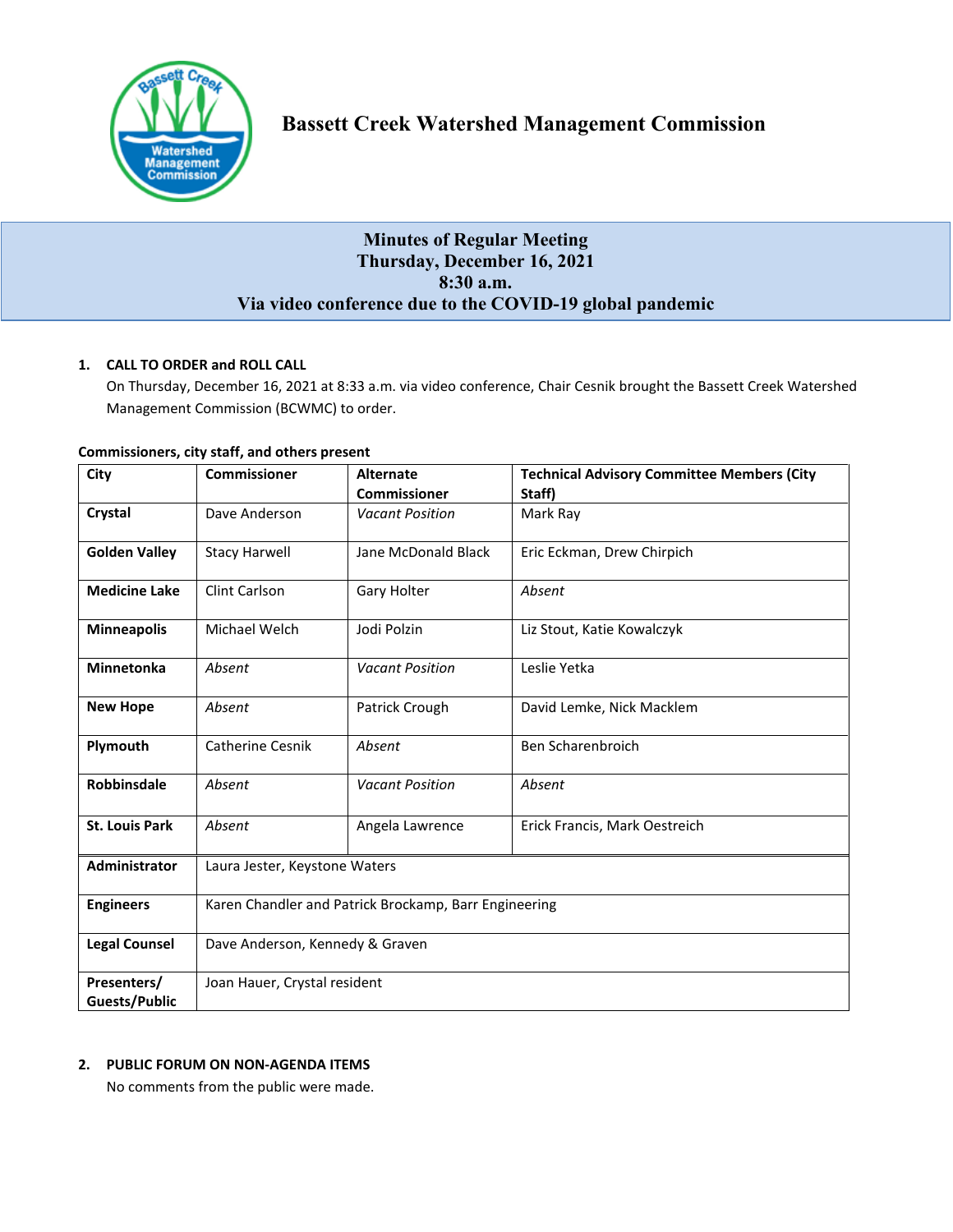#### **3. APPROVAL OF AGENDA**

**MOTION:** Alternate Commissioner McDonald Black moved to approve the agenda. Commissioner Carlson seconded the motion. Upon a roll call vote, the motion carried 5-0, with the cities of Minnetonka, New Hope, Robbinsdale and St. Louis Park absent from the vote.

#### **4. CONSENT AGENDA**

Commissioner Welch noted that documents for items 4D, 4E, and 4F were not linked with online meeting materials until about 15 minutes before the start of the meeting. He requested moving items 4A, 4D, and 4E to the business agenda and moving item 4F to a future agenda.

The consent agenda was amended as requested. The following items were approved as part of the consent agenda.

- Acceptance of December 2021 Financial Report
- Approval of Payment of Invoices
	- i. Keystone Waters, LLC November 2021 Administrative Services
	- ii. Keystone Waters, LLC November 2021 Meeting Expenses
	- iii. Barr Engineering November 2021 Engineering Services
	- iv. Kennedy & Graven October 2021 Legal Services
	- v. Stantec WOMP Expenses (2)
	- vi. Redpath November Accounting Services
	- vii. We All Need Food and Water November 2021 Administrative and Education Services

The general and construction account balances reported in the December 2021 Financial Report are as follows:

| <b>Current Assets</b>         | <b>Capital Improvement</b> | <b>General Fund</b> | <b>TOTAL</b> |
|-------------------------------|----------------------------|---------------------|--------------|
|                               | <b>Projects</b>            |                     |              |
| Checking                      | 1,764,067.33               | $-34.699.64$        | 1,729,367.69 |
| 4MP Fund Investment           | 3,501,105.22               | 616.42              | 3,501,721.64 |
| 4M Fund Investment            | 1,483,511.82               | 88.00               | 1,483,599.82 |
| <b>Total Checking/Savings</b> | 6,748,684.37               | $-33.995.22$        | 6,714,689.15 |
| December 2021                 |                            |                     |              |

**MOTION:** Commissioner Welch moved to approved the consent agenda as amended. Alternate Commissioner McDonald Black seconded the motion. Upon a roll call vote, the motion carried 5-0, with the cities of Minnetonka, New Hope, Robbinsdale and St. Louis Park absent from the vote.

#### **5. BUSINESS**

Moved off consent: **4A. Approval of Minutes – November 17, 2021 Commission Meeting**

Commissioner Welch noted a correction needed in the vote tally for approving the November agenda (Item 3). The minutes will be revised to reflect a 6 – 0 vote with the cities of Minnetonka, New Hope, and Robbinsdale absent from the vote. There was also discussion about who would be taking/drafting minutes with Dawn Pape's departure, and the level of detail needed in the minutes. The Administrative Services Committee will address this issue at an upcoming meeting with input from the Commission Attorney.

[New Hope Alternate Commissioner Crough joins the meeting.]

**MOTION:** Commissioner Welch moved to approve the November 17, 2021 minutes with the noted revision. Alternate Commissioner McDonald Black seconded the motion. Upon a roll call vote, the motion carried 6-0, with the cities of Minnetonka, Robbinsdale, and St. Louis Park absent from the vote.

Moved off consent: **4D. Approval of Golden Valley 2022 Pavement Management Program (PMP) Project**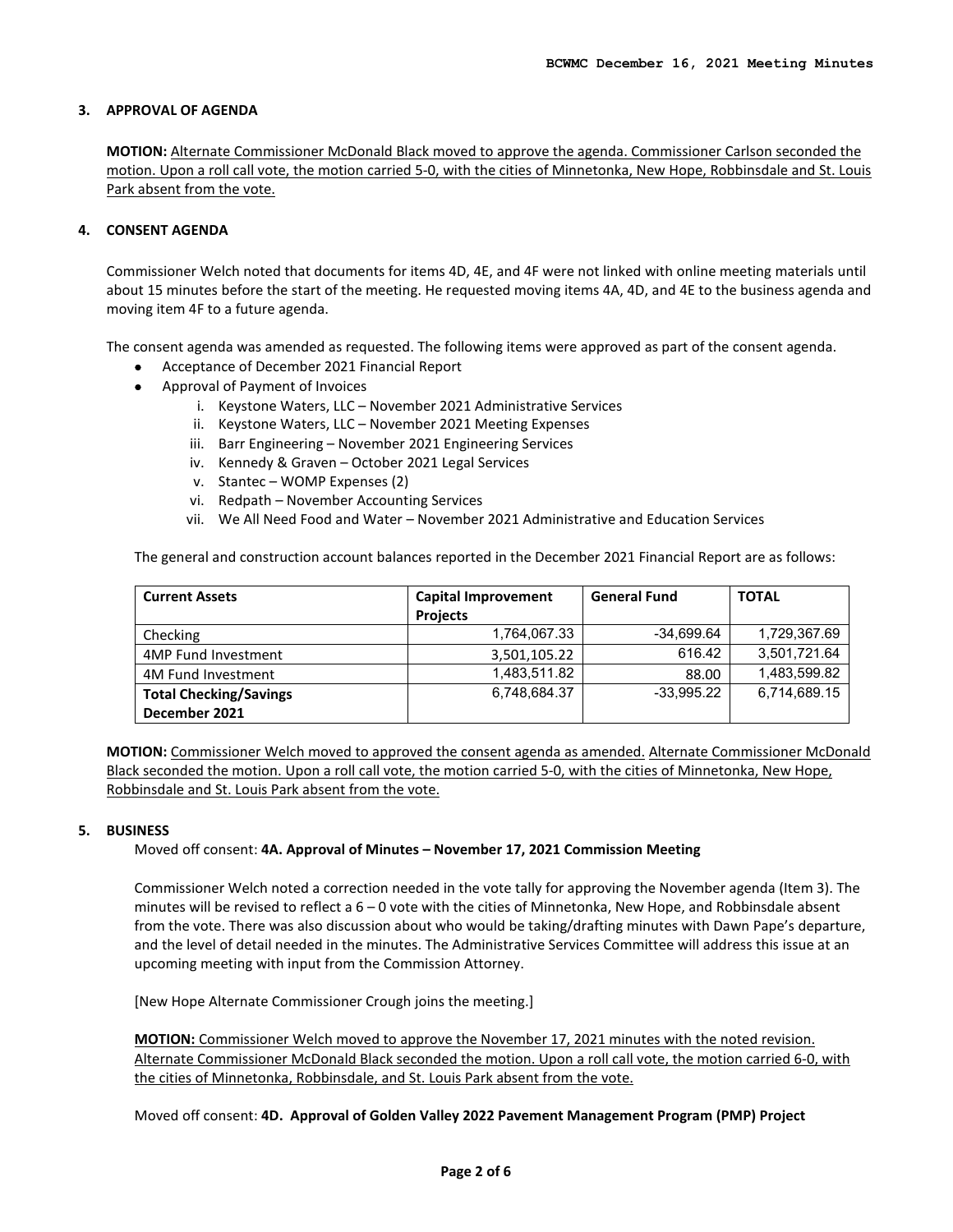Commissioner Welch noted that 4.65 acres of fully redeveloped impervious surface offers an opportunity to improve conditions and relayed his dismay that the Commission's water quality standards for linear projects are inappropriate and lack adequate protection for resources. He noted he would not approve this project for that reason. Commissioner Carlson asked if there was a timeline for the TAC to again review an analysis of the impact of previous standards vs. existing standards for linear projects. Administrator Jester noted there is currently no timeline but that work but that the issue of appropriate standards for linear projects is one of the issues that would be discussed during development of the 2025 Watershed Plan.

## [St. Louis Park Alternate Commissioner Lawrence joins the meeting.]

Commissioner Carlson requested a summary memo from the city of Golden Valley about the project to help inform the Medicine Lake infrastructure project.

**MOTION:** Commissioner Carlson moved to approve the Golden Valley 2022 Pavement Management Program contingent on submittal of a summary memo from Golden Valley on the project. Alternate Commissioner McDonald Black seconded the motion. Upon a roll call vote, the motion carried  $6 - 1$  with the city of Minneapolis voting no and the cities of Minnetonka and Robbinsdale absent from the vote.

## Moved from consent: **4E. Approval of Stantec Proposal for Watershed Outlet Monitoring Program (WOMP) Tasks in 2022 & Authorization for Chair to Execute Final Agreement with Attorney and Administrator Recommendation**

Commissioner Welch asked if there were more details available regarding the monitoring procedures and protocols. Administrator Jester noted that the terms will reference the WOMP agreement between the Commission and the Met Council which includes monitoring details and will transfer those responsibilities to Stantec.

**MOTION:** Commissioner Welch moved to approve the proposal from Stantec for a not to exceed amount of \$19,220 for WOMP station operation in 2022 pending approval of the final terms and conditions by the Commission Attorney and Administrator. Commissioner Carlson seconded the motion. Upon a roll call vote, the motion carried 7 – 0 with the cities of Minnetonka and Robbinsdale absent from the vote.

## **A. Consider Approval of 50% Design Plans for Main Stem Lagoon Dredging Project (BC-7)**

Commission Engineer Chandler introduced Patrick Brockamp with Barr Engineering. Engineer Brockamp presented information about the Main Stem Lagoon Dredging Project including background information, budget, and design components including access routes, dredging details, and minor bank restoration. He noted the three lagoons (ponds) will be dredged to a depth of 6 feet with 4:1 slide slopes. He reviewed expected impacts to park users, protection and restoration planned for roads and trails, material disposal, control of the stream flow through the project area, and the construction schedule. Engineer Brockamp also walked through the permitting needs including a Phase I archeological survey requested by SHPO. He noted more information is needed from the city of Golden Valley on buffer requirements. Finally, he noted the public engagement activities that have been discussed by the project stakeholders (staff with MPRB, cities of Golden Valley and Minneapolis, Minneapolis commissioners, and Commission staff). Three different groups of people should be informed about the project: park users, nearby residents, and Loppet Foundation. Although no public open house is planned, outreach will happen through MPRB and BCWMC websites, articles in neighborhood newsletters, signage in the park, and engagement with Loppet Foundation.

There was discussion about the bidding climate and optimal time to let the bids and how best to engage with the nearby communities. It was clarified that the contaminated sediments dredged from the ponds would go to a landfill of the contractor's choosing.

Commissioner Welch noted that the Commission Attorney should be involved with securing appropriate permissions from the MPRB.

**MOTION:** Commissioner Welch made the following motion: A) Approve of 50% design plans; B) Authorize the BCWMC engineer to continue design and bring 90% design plans to a future BCWMC meeting; C) Authorize BCWMC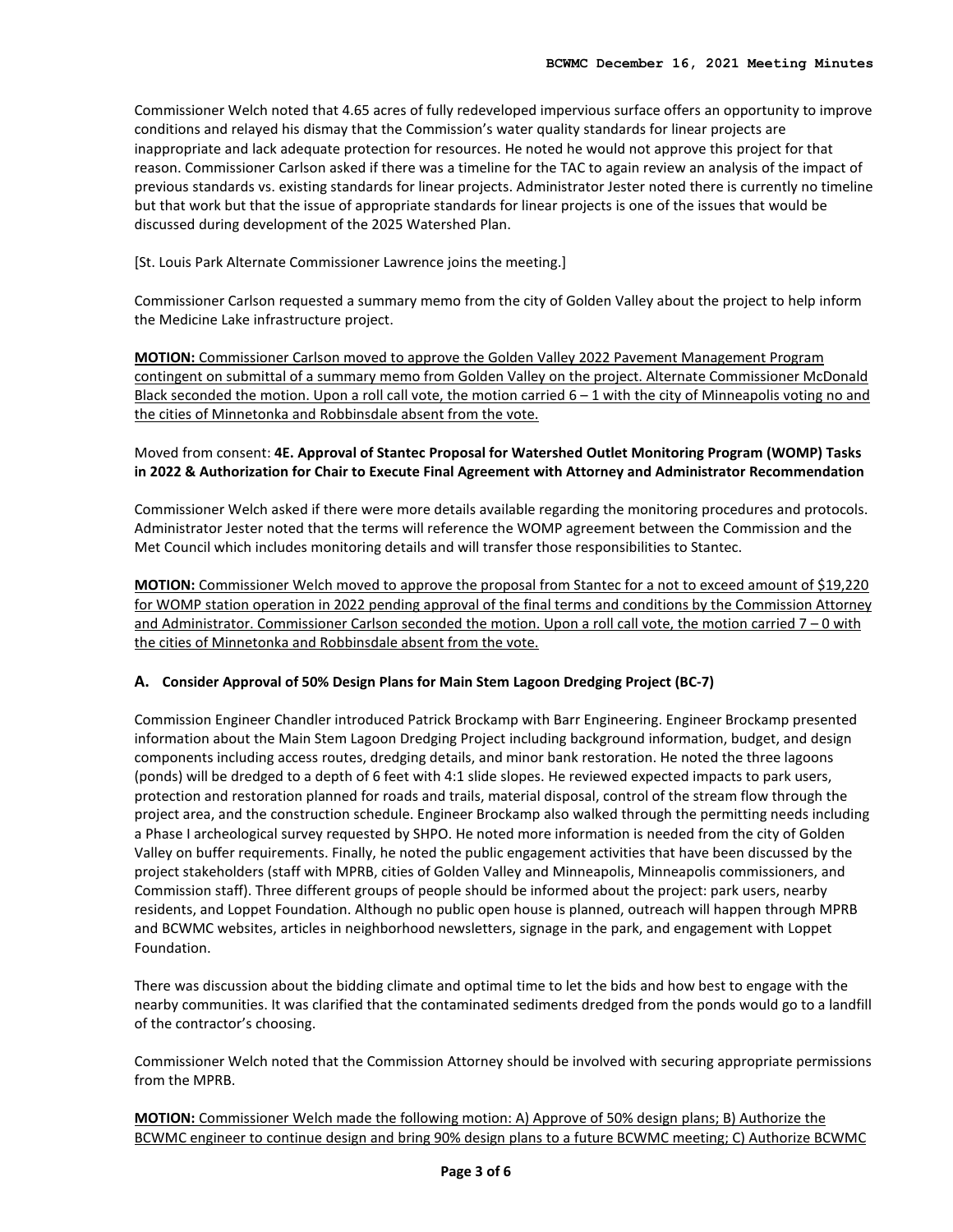attorney to work with MPRB to secure necessary legal and land-use rights and permissions, and allocation of rights and responsibilities for construction; and D) Direct the Administrator and Engineer to assess and secure necessary permitting, including compliance with city buffer requirements and provide commission with budget implications, if any, at their earliest convenience. Commissioner Carlson seconded the motion.

Discussion: There was discussion about how to keep costs down and how to engage with diverse communities in the area. Commissioner Carlson noted that the Commission should make sure the bidding process includes cost reduction options and would like more information on cost reduction opportunities through the bidding process. It was noted that further discussion on material disposal options could be held during presentation of the 90% plans. Finally, it was noted that property owned by a railroad company bisects the project area and that negotiations with the railroad may be needed.

The following friendly amendment was made to the motion: Direct Administrator to work with commissioners and stakeholders to develop a robust plan for outreach with particular focus on diverse communities.

## Upon a roll call vote, the motion carried 7 – 0 with the cities of Minnetonka and Robbinsdale absent from the vote.

A 5-minute break was called by the Chair. The meeting resumed at 10:00 a.m.

[Golden Valley Commissioner Harwell joins the meeting.]

#### **B. Review Final Report for Westwood Lake Water Quality Improvement Project (WST-2)**

Administrator Jester introduced St. Louis Park TAC member, Erick Francis, and Westwood Hills Nature Center Director, Mark Oestreich, who walked through the final report of the Westwood Lake Water Quality Improvement Project. They noted that the project was part of the larger relocation and construction of the new nature center building, landscaping, and outdoor spaces. They reported that the project components included a system that collects roof rainwater and routes it through interactive pumps and constructed stream to provide educational opportunities, evapotranspiration and finally infiltration of water – protecting the lake from runoff. They presented information and photos of the bog that was transferred in pieces from northern Minnesota and the educational signage related to watersheds, the bog, and stormwater runoff. Overall, the project is functioning properly and is a great addition to the center.

Mr. Oestreich and TAC member Francis also reviewed the project budget and the lessons learned, noting that ongoing vegetative maintenance is more challenging than expected. They reported on nature center visitorship including 38,000/year in the old building (pre-pandemic) and 40,000 in 2021 (inside visitors only). Mr. Oestreich noted that program numbers are still lower than expected due to the ongoing pandemic. He also noted that the new water features offer educational programming opportunities that will also satisfy new education standards.

Commissioner Harwell asked about chloride use onsite. Mr. Oestreich reported that very little salt is used on site; that the parking lot includes pervious pavers, that city crews do not maintain the parking lot and driveway and that no salt is used on sidewalks. Mr. Francis noted that the Commission's "Smart Salt" fliers could be distributed at the site and noted the watershed sign includes information on chloride pollution. Commissioner Harwell also requested more information on the pollutant removal expected from the project.

## **C. Consider Approval of Final Reimbursement Request for Westwood Lake Water Quality Improvement Project (WST-2)**

Administrator Jester reported that she had reviewed the reimbursement documentation and recommends that the Commission approve the final payment to the city of \$180,859.04 and close out the project.

**MOTION:** Commissioner Welch moved to approve the reimbursement request of \$180,859.04 to the City of St. Louis Park for the Westwood Lake Water Quality Improvement Project. Commissioner Harwell seconded the motion. Upon a roll call vote, the motion passed 7 – 0 with the cities of Minnetonka and Robbinsdale absent from the vote.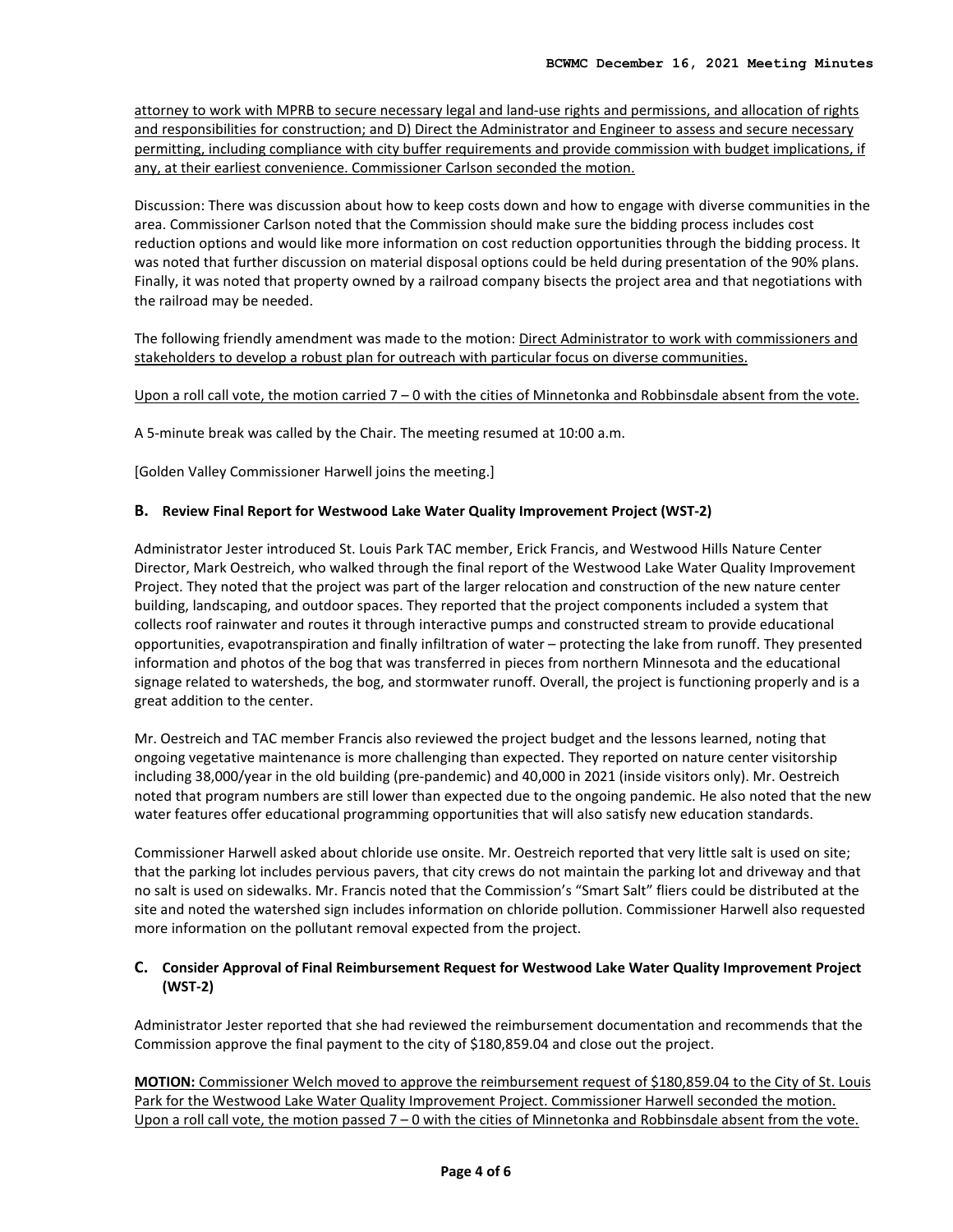#### **D. Consider Recommendations from Technical Advisory Committee**

TAC Chair, Mark Ray, reported on the November 22<sup>nd</sup> TAC meeting that included discussions on XPSWMM model update timing, Flood Control Project items and costs, and other issues. He noted several conditions and parameters that will be reviewed annually in order to determine XP-SWMM model update timing. He also reported on TAC recommendations regarding the Flood Control Project (FCP) including:

- The TAC recommends no modifications to the Commission's overall tunnel responsibilities and existing policy.
- The TAC recommends the Commission revisit the question of FCP inspection expenses in early 2022 during the annual budgeting process.
- The TAC recommends considering new technologies as part of the inspections prior to performance of future inspections.
- The TAC recommends a revision to the inspection schedule (noted in the TAC memo table)

Mr. Ray also noted that new and emerging technologies for tunnel inspections (such as use of drones or infrared technologies) be considered for future inspections and that annual contributions to the FCP inspection fund be reviewed during annual budgeting.

[St. Louis Park Alternate Commissioner Lawrence leaves the meeting.]

Mr. Ray also noted that most cities now indicate that while they may have some tasks appropriate for an intern from Dougherty Family College, that cities do not have space to house an intern. The city of Golden Valley may be able to find space and discussions are ongoing.

Alternate Commissioner McDonald Black reminded commissioners of the previous action to pursue providing an internship through the Commission and that she will continue working on this idea, particularly through the city of Golden Valley. It was noted that Dawn Pape's departure leaves a gap in the Commission's ability to mentor an intern and that mentoring an intern takes time.

It was also noted that the TAC agreed it is appropriate for the Commission to develop and submit a grant application for the MPCA's new Climate Resiliency grant program.

MOTION: Commissioner Carlson moved to approve the TAC recommendations regarding the Flood Control Project. Commissioner Anderson seconded the motion. Upon a roll call vote, the motion passed 6 – 0 with the cities of Minnetonka, Robbinsdale, and St. Louis Park absent from the vote.

## **E. Review Information on New Impaired Waters Listing for Bassett Creek**

Commission Engineer Chandler reported that every two years, the MN Pollution Control Agency (MPCA) develops a list of impaired waters. She reported the MPCA recently added Bassett Creek to the draft 2022 impaired waters list for aquatic life due to a failure to meet the standard for macroinvertebrates. Further, she noted this listing is consistent with data collected by the BCWMC since 2006 and that staff does not recommend providing comment to the MPCA regarding the listing but will continue to request information regarding where the macroinvertebrate standard is being met across the state. Commissioner Welch asked about the TMDL completion date of 2024 listed in the impaired waters list for invertebrates and fish. Administrator Jester will look into that and report back.

## **F. Receive Report on MAWD Annual Conference and Meeting**

Chair Cesnik reported that she attended many informative sessions during the MAWD conference and that the conference ran smoothly and she recommends that commissioners consider attending in the future. She also noted that the MAWD business meeting was very long, included a lot of technical information and jargon and was difficult to follow at times. Commissioners Welch and Harwell agreed noting there were lengthy discussions about how to